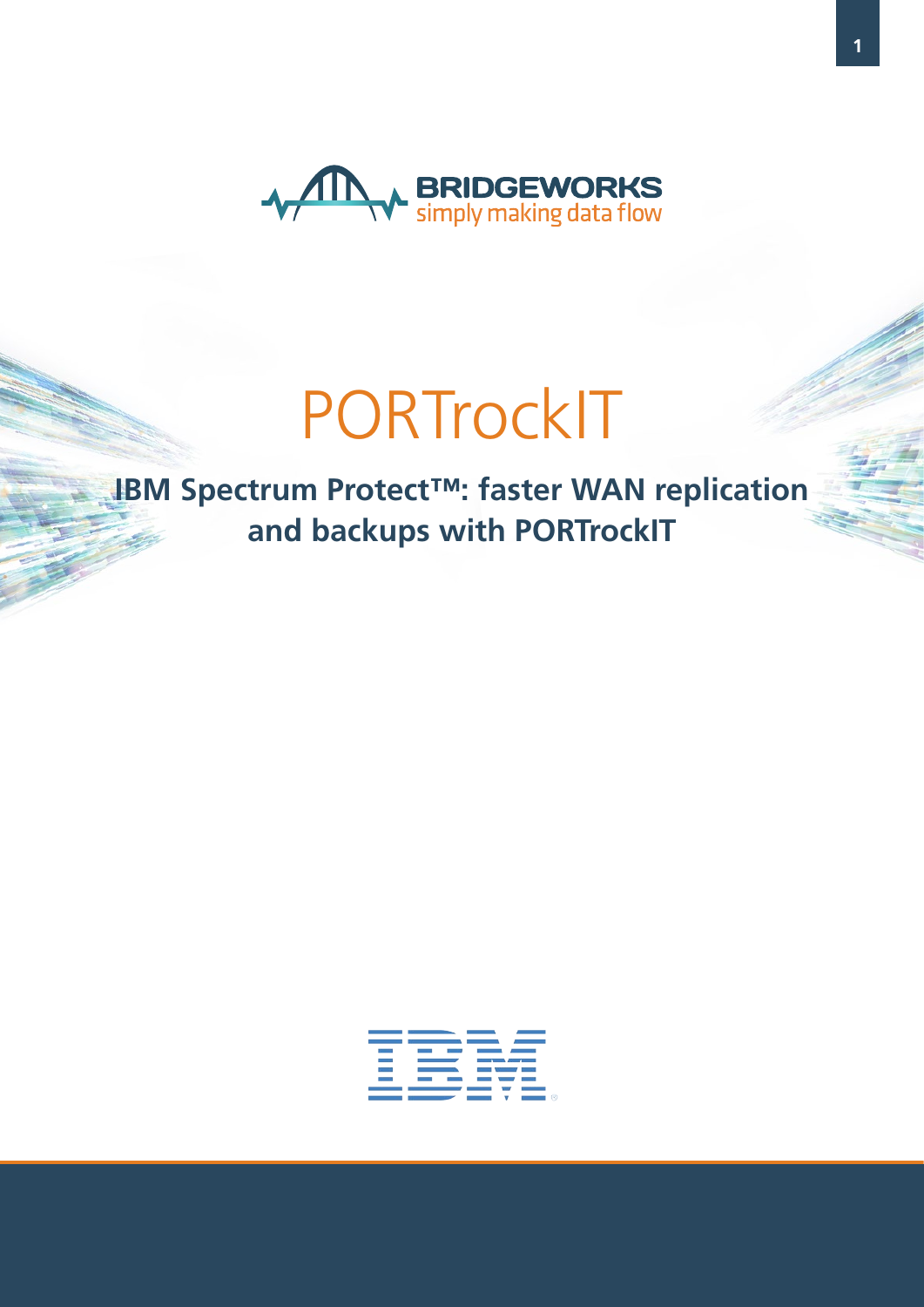**BRIDGEWORKS** simnly making data flo

### **IBM Spectrum Protect™: faster WAN replication and backups with PORTrockIT**

### **Executive summary**

IBM Spectrum Protect™, previously known as IBM Tivoli Storage Manager or TSM, is the cornerstone of many large companies' data protection strategies, offering a wide range of backup and recovery options for all kinds of storage environments.

**2**

However, as companies increasingly see the value of backing up data from their main data centre to a remote site, IBM Spectrum Protect™ can run into difficulties. Moving large amounts of data across a wide area network (WAN) can be a slow process, especially when the distance between the two sites creates high levels of latency, and packet loss rates increase. And as transfer rates slow, it increases the risk of overrunning backup windows and affecting the performance of other business-critical systems.

This paper shows how PORTrockIT can solve the problem by significantly mitigating the effects of both latency and packet loss on IBM Spectrum Protect™ WAN backup and recovery jobs. Even in the most challenging scenario we tested, with 360ms of latency and 1% packet loss, PORTrockIT was able to complete backup jobs 210 times faster than a traditional network architecture.

PORTrockIT can help your business accelerate WAN backups with IBM Spectrum Protect™ – keeping your data properly protected, reducing the risk of disruption to your business, and helping to ensure that you get the full value from your investment in high-speed network infrastructure.

## **Why speed matters**

Protecting enterprise data is a game that is played for high stakes. In particular, as the demand for real-time information and 24/7 services increases across all industries, the ability to back up and recover systems and data quickly becomes more and more valuable. By shrinking recovery time and recovery point objectives, companies can put themselves in a strong position to maintain seamless continuity even in the most challenging and unexpected disaster recovery situations.

IBM Spectrum Protect™ is a key part of many companies' data protection infrastructure, and offers many options for softwaredefined storage environments, including file, block and object-level data protection, incremental backups, VM replication, storage tiering, snapshots and data compression. However, the value of these advanced features cannot be fully realized if the network infrastructure fails to provide an adequate level of performance.

For example, IBM Spectrum Protect™'s compression features can help to accelerate backups by reducing the total amount of data that needs to be moved across a WAN, but this only works up to a point. Once the data is fully compressed, transfer rate across the WAN becomes the main limiting factor on backup performance – and if an acceptable transfer rate cannot be achieved, backup jobs will start to overrun the available backup window.

Overrunning backups are more than a technical issue for the IT department: they affect business users too. If overnight backup jobs spill over into working hours, users may find that transactional systems become less responsive and reporting jobs take much longer. This is because the backup job is still hogging network bandwidth, and the congestion reduces performance for all the other systems.

Moreover, if a backup job runs so slowly that it cannot be completed within a reasonable window, the only options are to back the data up less frequently, or to back up a smaller amount of data – both of which reduce the company's ability to protect its systems and data effectively, and create business risk.

So why does network infrastructure have such an impact on backup performance? And what can be done to address the issue?

|                    |                        |                     |                       |                                                                                                                          | <b>Calculator</b> | <b>Contact Us</b>                         | <b>More Whitepapers</b>                                                                                                                      |
|--------------------|------------------------|---------------------|-----------------------|--------------------------------------------------------------------------------------------------------------------------|-------------------|-------------------------------------------|----------------------------------------------------------------------------------------------------------------------------------------------|
| Headquarters<br>UK | New York<br><b>USA</b> | San Fransico<br>USA | Singapore<br>Malaysia | +44 (0) 1590 615444<br>Tel<br>Email sales@4bridgeworks.com<br>Web www.4bridgeworks.com<br>$f \blacktriangleright g^*$ in |                   | Æ<br>Park, Lymington, Hampshire, SO41 8LW | <b>BRIDGEWORKS</b><br>simply making data flow<br>Company Registered in England No 2155954<br>Registered Office: Unit 1, Aero Centre, Ampress |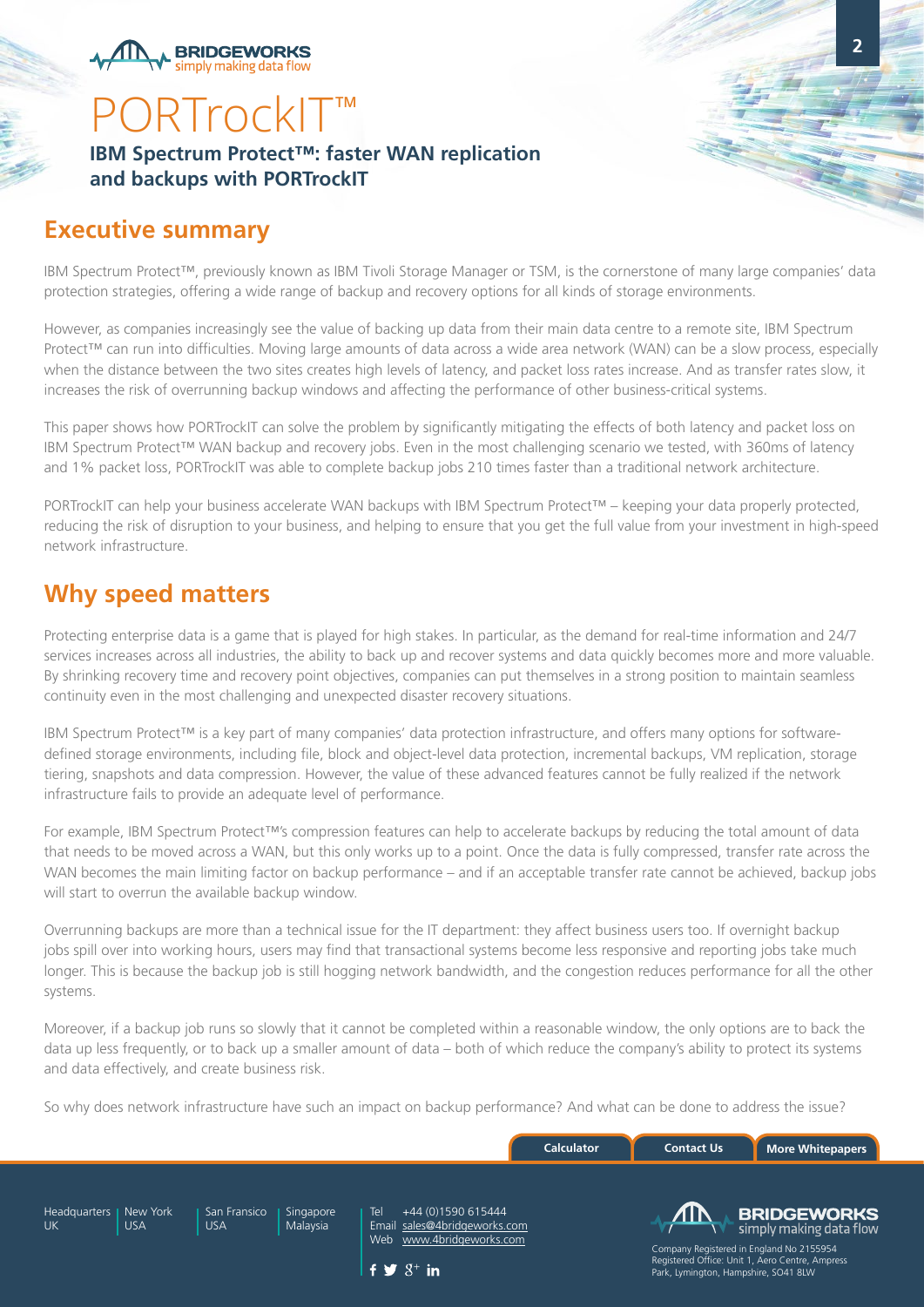**BRIDGEWORKS** simnly making data flow

**IBM Spectrum Protect™: faster WAN replication and backups with PORTrockIT**

### **The problems: latency and packet loss**

In general, there are two main issues that cause the majority of performance problems when backing up data across a wide area network (WAN).

**3**

The first is latency – the time delay between a system sending a packet across the WAN, and the target system receiving that packet. The main causes of latency are the physical distance that the packet has to travel, and the time taken to receive, queue and process packets at either end of the connection and at any intermediate gateways. The further the data has to travel, and the more gateways it has to pass through, the greater the latency.

For backup solutions that use the TCP/IP protocol – such as IBM Spectrum Protect™ – high latency can cripple transfer rates, even over a theoretically high-bandwidth WAN infrastructure. TCP/IP works by sending a group of packets, then waiting for an acknowledgement that the packets have been received before it sends the next group. If the latency of the connection is high, then the sender spends most of its time waiting for acknowledgements, rather than actually sending data. During these periods, the network is effectively idle, with no new data being transferred.

The second issue is packet loss – where a packet sent from a system on one side of the WAN never arrives at the system that is intended to receive it, or the acknowledgement from the recipient goes astray before it reaches the sender. When this happens, TCP/ IP automatically reduces the number of packets it sends in the next group, to compensate for the unreliability of the connection. As a result, network utilisation is greatly reduced, because the sender is sending fewer packets in the same amount of time.

Organisations often try to solve TCP/IP performance issues by investing in more expensive network infrastructure that offers a larger maximum bandwidth. However, this does not fix the problem. As we have seen, latency and packet loss prevent TCP/IP connections from fully utilising the available bandwidth – so any extra investment in bandwidth will simply be wasted unless the latency and packet loss issues can be addressed.

## **The solution: PORTrockIT**

PORTrockIT offers a solution to network latency issues. Instead of sending a group of packets down a single physical connection and waiting for a response, the solution creates a number of parallel virtual connections that send a constant stream of data across the physical connection.

As soon as a virtual connection has sent its packets and starts waiting for an acknowledgement from the recipient, PORTrockIT immediately opens another virtual connection and sends the next set of packets. Further connections are opened until the first connection receives its acknowledgement; this first connection is then used to send another set of packets, and the whole process repeats.

This parallelisation practically eliminates the effects of latency by ensuring that the physical connection is constantly transferring new packets from the sender to the recipient: there is no longer any idle time, and the network's bandwidth can be fully utilised.

The solution also significantly reduces the impact of packet loss. If one of the virtual connections loses a packet, TCP/IP will only reduce the number of packets in the next group sent by that specific virtual connection. All the other virtual connections continue to operate at full speed.

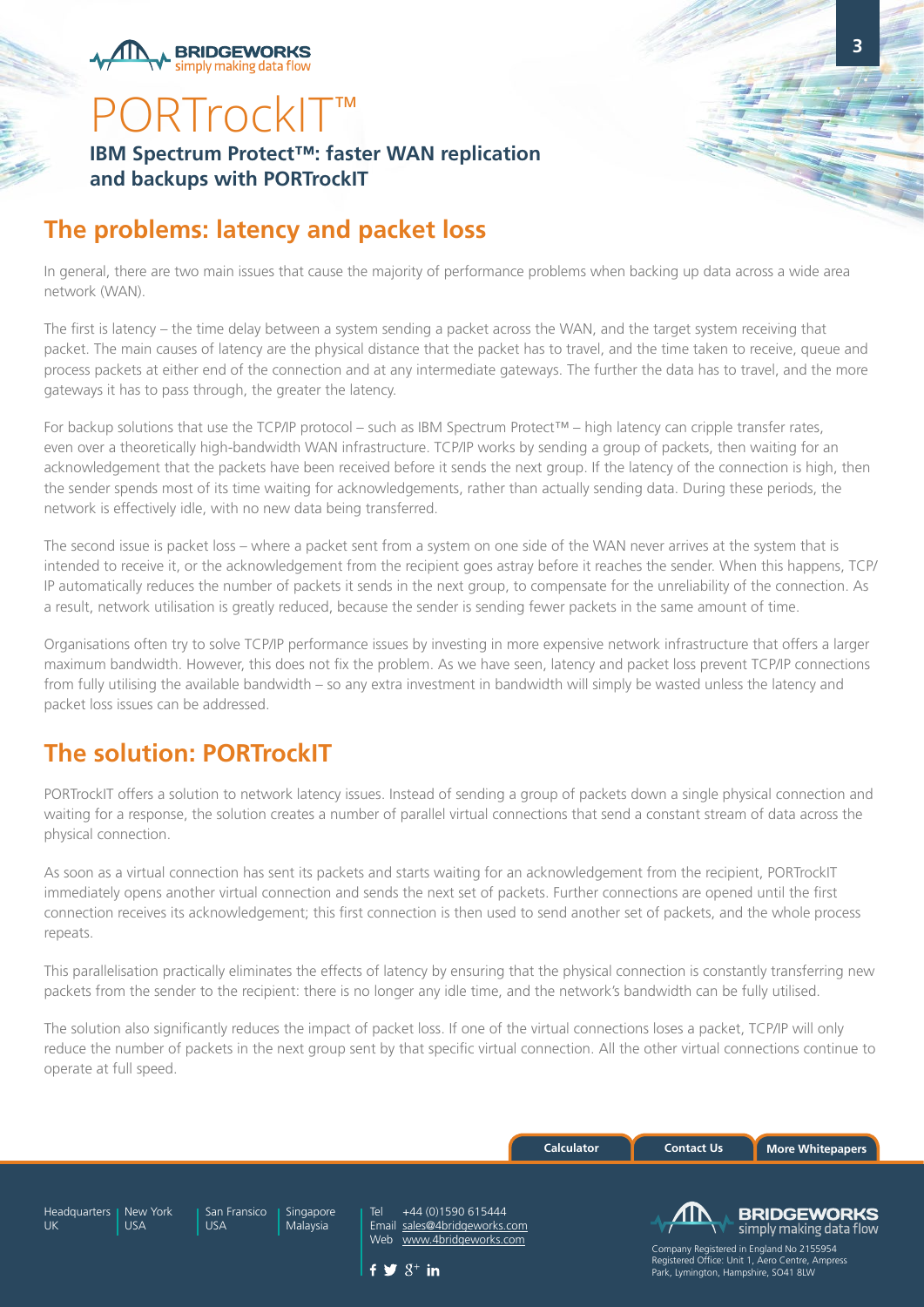## PORTrockIT<sup>™</sup> **IBM Spectrum Protect™: faster WAN replication and backups with PORTrockIT**

**BRIDGEWORKS** simply making data flo

Moreover, PORTrockIT is capable of optimizing the flow of data across the WAN in real time, even if network conditions change. The solution incorporates a number of artificial intelligence engines that continuously manage, control and configure multiple aspects of PORTrockIT – enabling the appliance to operate optimally at all times, without any need for input from a network administrator.

In practical terms, PORTrockIT is installed as a pair of appliances, deployed at either end of the WAN. The IBM Spectrum Protect™ client simply passes data to the PORTrockIT appliance on the near side of the WAN, which manages the virtual connections to the second PORTrockIT appliance on the far side of the WAN. Once the second PORTrockIT appliance begins receiving packets, it routes them seamlessly to the IBM Spectrum Protect™ server. The effect is simply much faster network transfer performance, without any need to make any changes to the rest of the network architecture.

## **Turning theory into practice**

To demonstrate the kind of results that PORTrockIT can deliver for IBM Spectrum Protect™ customers, Bridgeworks conducted a set of performance tests at an independent testing facility in the UK. The test infrastructures mimicked a real-world IBM Spectrum Protect™ architecture, using a WANulator to simulate different levels of latency and packet loss between the client (the system that holds the data that needs to be backed up), and the server (the system that will receive the backed-up data).

The first set of tests were performed on an unaccelerated architecture, where the client and server were connected directly to the WANulator (see figure 1 overleaf). The same tests were then repeated on an architecture that was accelerated by introducing two PORTrockIT appliances, which sat either side of the WANulator, between the client and the server (see figure 2 overleaf).

### **Test equipment**

### **Software:**

- IBM Spectrum Protect™ Client 7.1.2.0
- IBM Spectrum Protect™ Server 6.3.5.0

### **Hardware:**

- IBM Spectrum Protect™ Client
	- Windows Server 2012 R2 host
	- IBM System x3250, 4Gb RAM, Intel Xeon E31230 3.2GHz
- IBM Spectrum Protect™ Server
	- Windows Server 2012 R2 host
	- DELL R710, 8Gb RAM, 2x Intel Xeon E5506 2.13GHz, DELL SAS **HBA**
- 2 x PORTrockIT Nodes
- IBM Ultrium HH LTO5 SAS Tape Drive
- LTO 5 Tape
- WANulator host

|                    |                        |                            |                       |                                                                                                                           | <b>Calculator</b> | <b>Contact Us</b>                         | <b>More Whitepapers</b>                                                                                                                      |  |
|--------------------|------------------------|----------------------------|-----------------------|---------------------------------------------------------------------------------------------------------------------------|-------------------|-------------------------------------------|----------------------------------------------------------------------------------------------------------------------------------------------|--|
| Headquarters<br>UK | New York<br><b>USA</b> | San Fransico<br><b>USA</b> | Singapore<br>Malaysia | +44 (0)1590 615444<br>Tel<br>Email sales@4bridgeworks.com<br>Web www.4bridgeworks.com<br>$f \blacktrianglerighteq S^+$ in |                   | Æ<br>Park, Lymington, Hampshire, SO41 8LW | <b>BRIDGEWORKS</b><br>simply making data flow<br>Company Registered in England No 2155954<br>Registered Office: Unit 1, Aero Centre, Ampress |  |

f V $S^+$  in

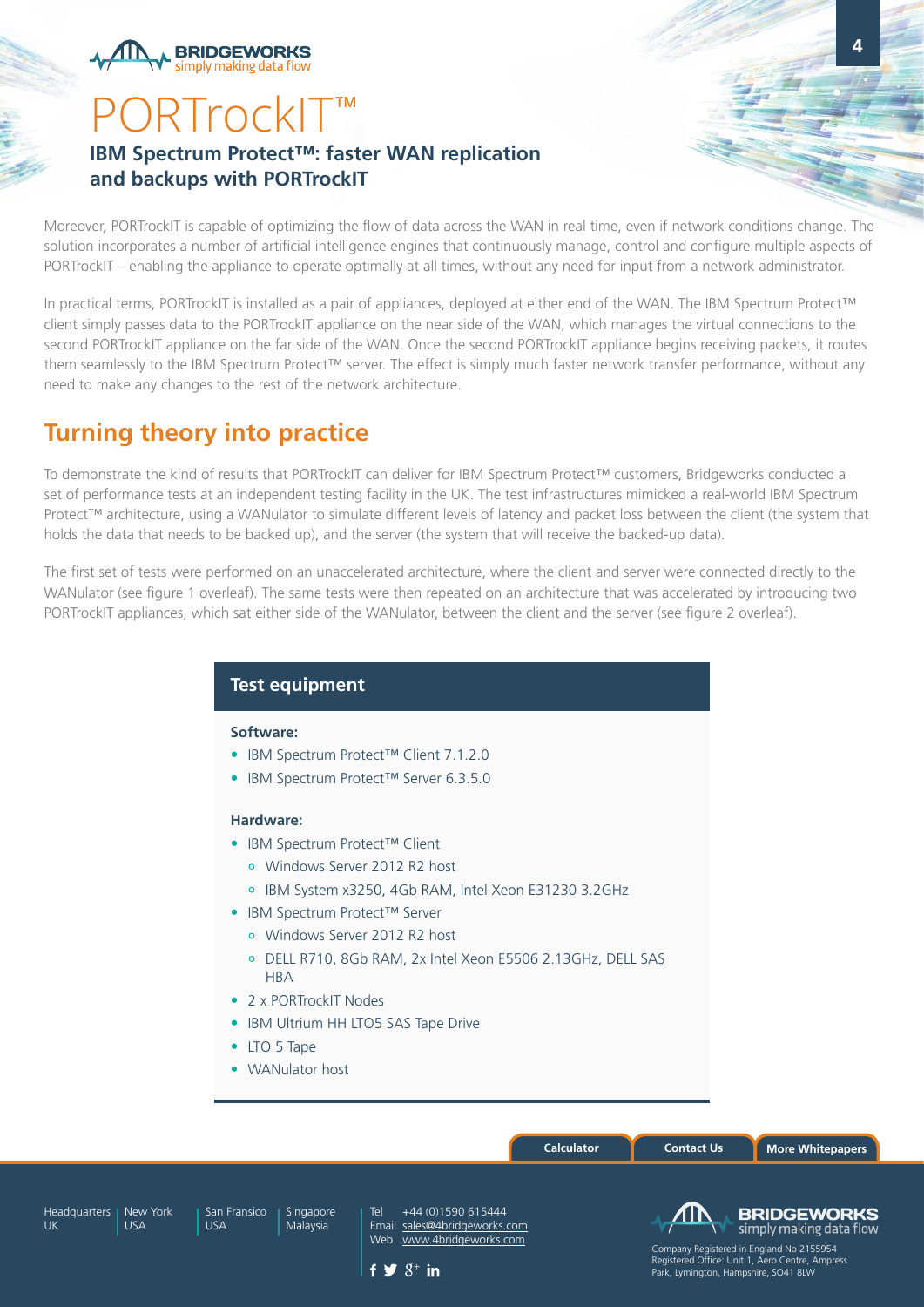## simply making data flow ORTrockIT<sup>™</sup>

**BRIDGEWORKS** 

### **IBM Spectrum Protect™: faster WAN replication and backups with PORTrockIT**

*Figure 1: Unaccelerated infrastructure*



*Figure 2: Accelerated infrastructure with PORTrockIT*





**5**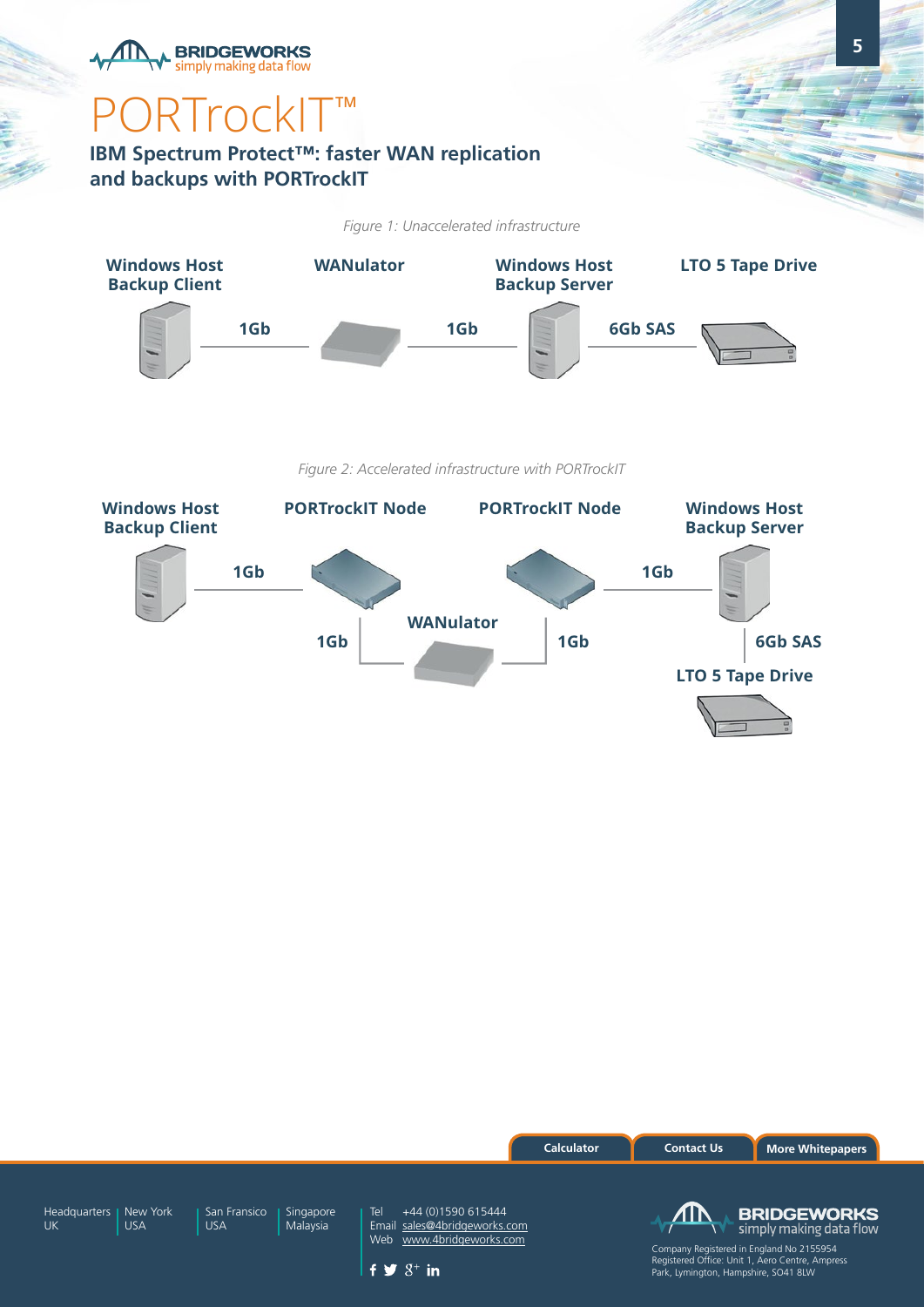**BRIDGEWORKS** simnly making data flow

### **IBM Spectrum Protect™: faster WAN replication and backups with PORTrockIT**

*Figure 3: Accelerated and unaccelerated performance at various latencies with 0% packet loss*

**6**



### **What the data tells us**

#### **Latency**

The first test simulated a scenario with no packet loss, at latencies ranging from 0ms to 360ms round trip time (RTT). A 40GB data set was transferred from the backup client to the backup server, first via the unaccelerated architecture, and then again via the accelerated architecture with PORTrockIT. The data set was created using highly compressible data, to ensure that no adverse effects on performance would be introduced by the tape device.

(NOTE: Unlike WAN optimisation products which use compression or deduplication techniques to improve throughput, PORTrockIT transfers data as-is, without making any modifications. This means that PORTrockIT is able to accelerate deduped, compressed or encrypted data transfers to exactly the same extent as it accelerates as any other data type.)

Looking at Figure 3, the results show that performance on the unaccelerated architecture degraded significantly as soon as even small amount of latency were introduced. Even 10ms of latency reduced performance from 108MB/s to just 12MB/s, and when latency rose above 80ms, transfer rates dropped to just 1MB/s or below.

By contrast, the accelerated architecture with PORTrockIT provided a stable transfer rate of more than 100MB/s at all latencies. In the case of a network with 360ms of latency, the performance gain with PORTrockIT was 101MB/s – delivering a transfer rate more than 335 times faster than the unaccelerated architecture.

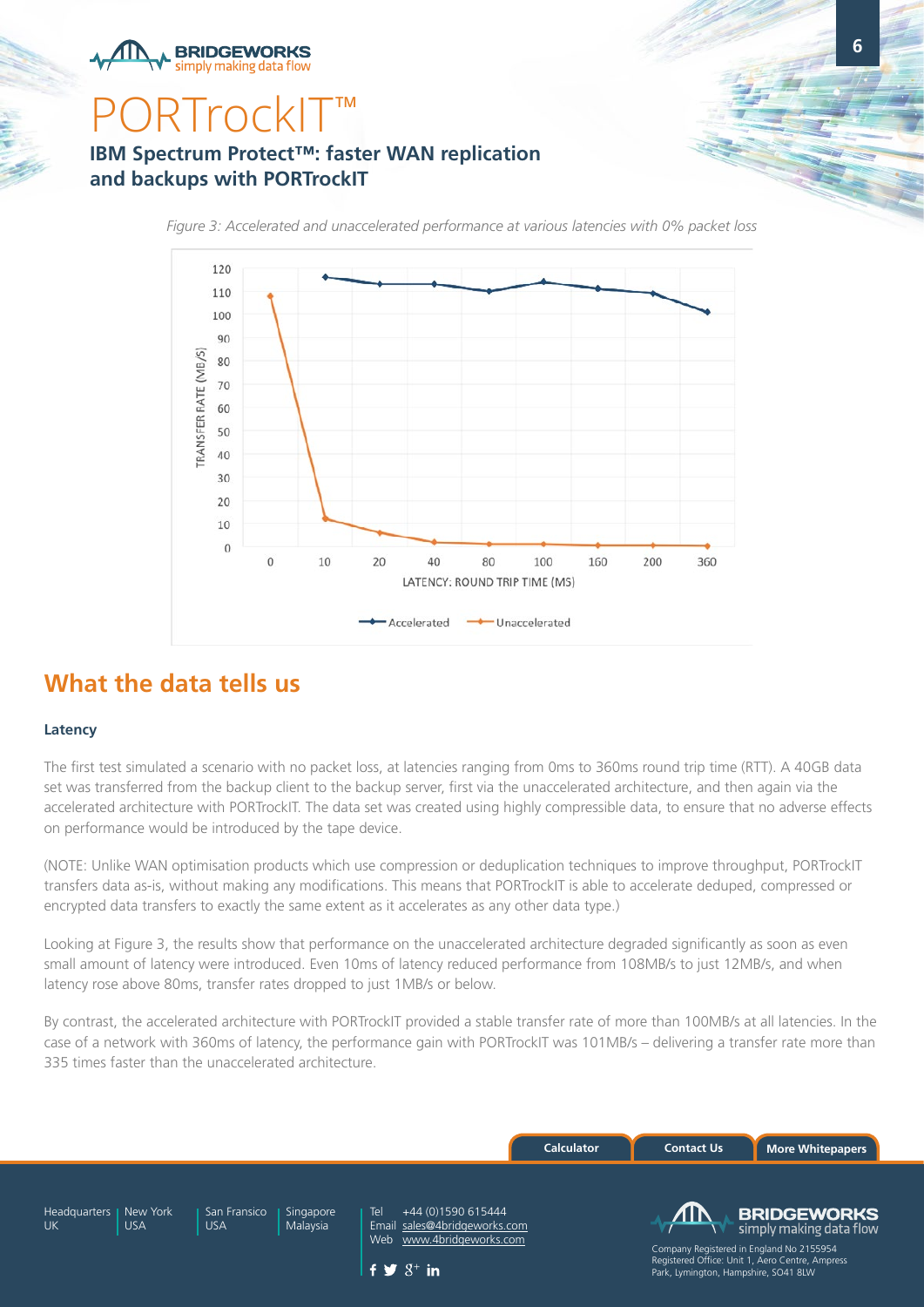**BRIDGEWORKS** simnly making data flow

## **ORTrockIT IBM Spectrum Protect™: faster WAN replication and backups with PORTrockIT**

#### **Packet loss**

The second test investigated the performance of the two architectures on a network with zero latency, but with various levels of packet loss. Again, a highly compressible 40GB data set was transferred from the backup client to the backup server using both the unaccelerated and accelerated architectures.

**7**

From Figure 4, we can see that for both architectures, performance degrades as packet loss increases – but in all cases, performance is considerably higher with the accelerated architecture. Even in the extreme case of a network with 3% packet loss, the accelerated architecture still delivers a transfer rate of 35MB/s – more than twice as fast as the unaccelerated architecture.



*Figure 4: Accelerated and unaccelerated performance at various levels of packet loss with zero latency*

#### **Combined effects of packet loss and latency**

Finally, the team decided to test three different packet loss scenarios (0.1%, 0.5% and 1%) at various levels of latency. However, based on the results of the previous tests, Bridgeworks estimated that if it used a 40GB data set on the unaccelerated architecture, some individual tests would take more than 5 days to complete. This meant that testing all of the scenarios with a 40GB data set would take many months.

The team therefore decided to use two different data sets for the remaining tests: the same 40GB data set for tests on the accelerated architecture, but a smaller 1GB data set for the unaccelerated architecture. As before, both data sets contained highly compressible data, to avoid adverse effects from the tape drive.

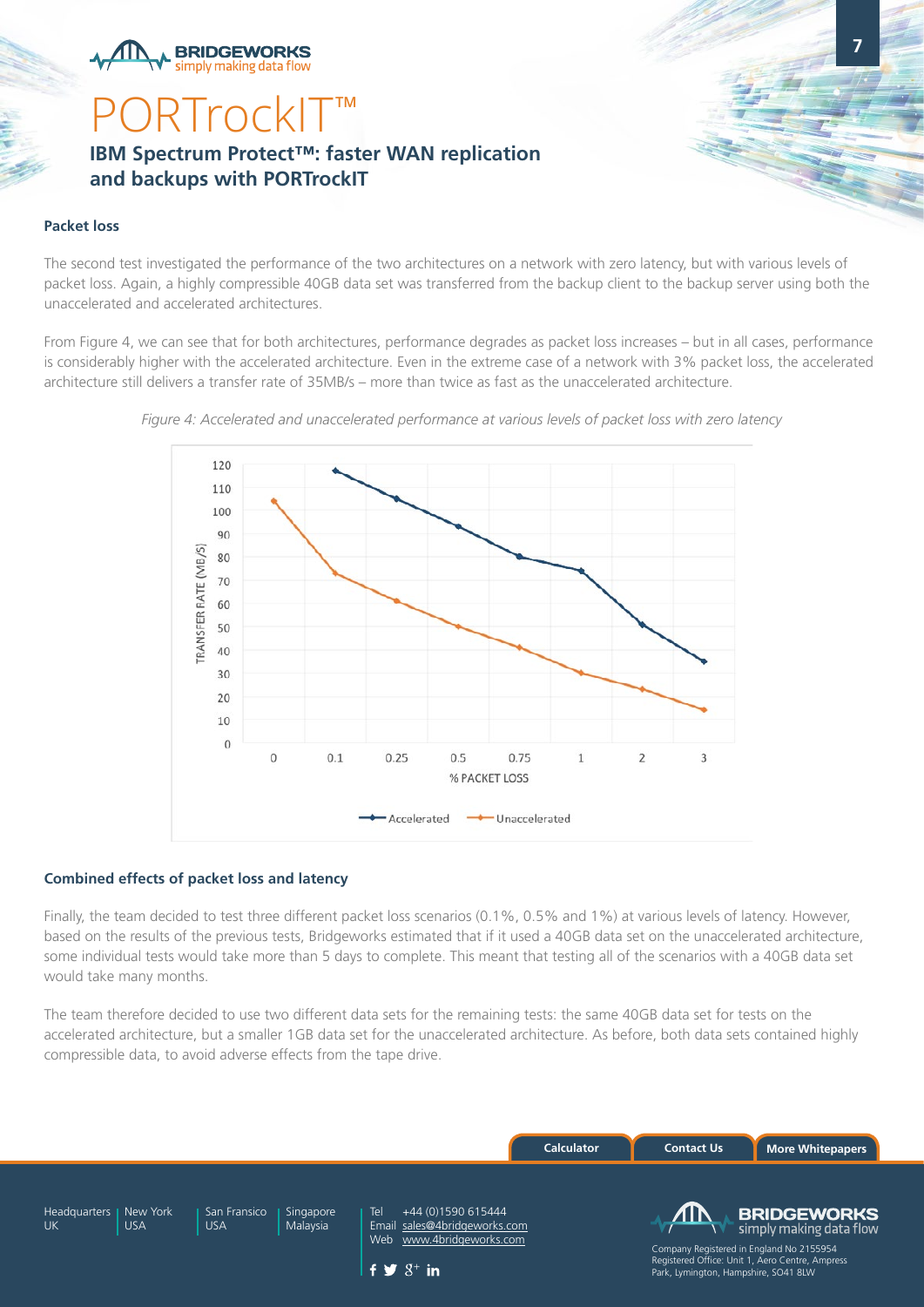## ORTrockI<sup>-</sup> **IBM Spectrum Protect™: faster WAN replication and backups with PORTrockIT**

**BRIDGEWORKS** simnly making data flow

Figures 5, 6 and 7 all show that the unaccelerated architecture saw severe performance degradation from the combination of latency and packet loss. The impact of latency appears to be the main problem: although all three graphs show reasonable performance at 0ms of latency, as soon as it rises above 10ms, transfer rates instantly fall below 10MB/s.

In all three scenarios, the accelerated architecture performed considerably better. Figures 5 and 6 show that at low or moderate levels of packet loss, latency has minimal impact on performance until it reaches very high levels (200ms or above). Up until this point, PORTrockIT delivers transfer rates that are consistently higher than 100MB/s at 0.1% packet loss, and consistently higher than 90MB/s at 0.5% packet loss.

Figure 7 suggests that once the packet loss rate reaches 1%, PORTrockIT's performance does begin to degrade as the level of latency rises. However, even at higher latency levels, it is still many times faster than the unaccelerated infrastructure. Peak performance is at 40ms latency, where the PORTrockIT architecture achieves speeds of 110MB/s – more than 180 times faster than the unaccelerated architecture.

Even in the most challenging scenario (360ms of latency with 1% packet loss), the accelerated architecture achieved a transfer rate of 21MB/s. This is 210 times faster than the unaccelerated transfer rate of 0.1MB/s.



*Figure 5: Accelerated and unaccelerated performance with 0.1% packet loss at various levels of latency*

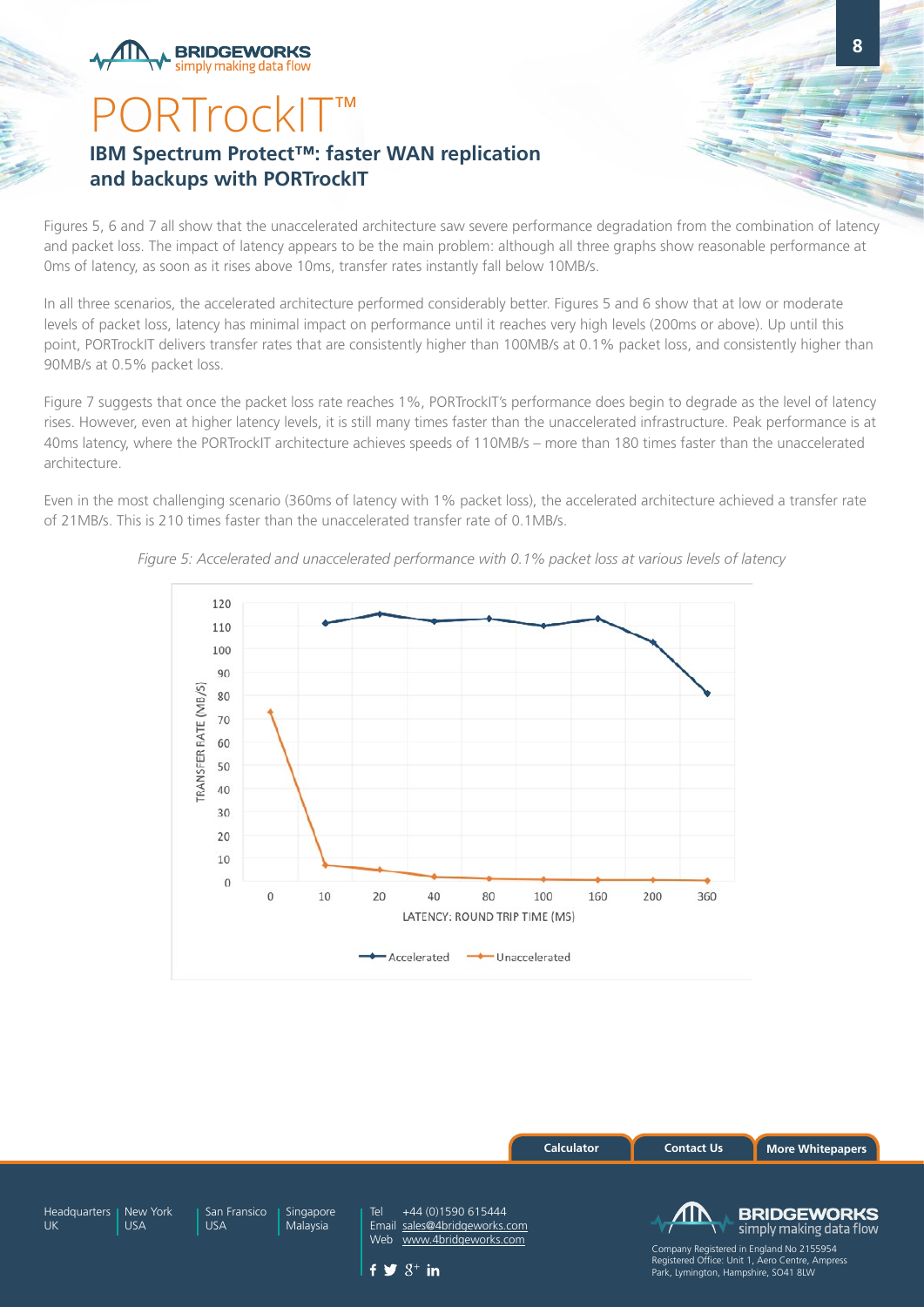## **PRTrockIT™**

**BRIDGEWORKS** simply making data flow

### **IBM Spectrum Protect™: faster WAN replication and backups with PORTrockIT**

*Figure 6: Accelerated and unaccelerated performance with 0.5% packet loss at various levels of latency*



*Figure 7: Accelerated and unaccelerated performance with 1% packet loss at various levels of latency*



**[Calculator](http://www.4bridgeworks.com/solutions/throughputcalculator/) [Contact Us](http://www.4bridgeworks.com/contact-us/) [More Whitepapers](http://www.4bridgeworks.com/white-paper-overview/)**

Headquarters | New York UK

USA

USA

Singapore Malaysia San Fransico

Tel +44 (0)1590 615444 Email [sales@4bridgeworks.com](mailto:sales%404bridgeworks.com?subject=) Web [www.4bridgeworks.com](http://www.4bridgeworks.com)

**BRIDGEWORKS** simply making data flow

**9**



Company Registered in England No 2155954 Registered Office: Unit 1, Aero Centre, Ampress Park, Lymington, Hampshire, SO41 8LW